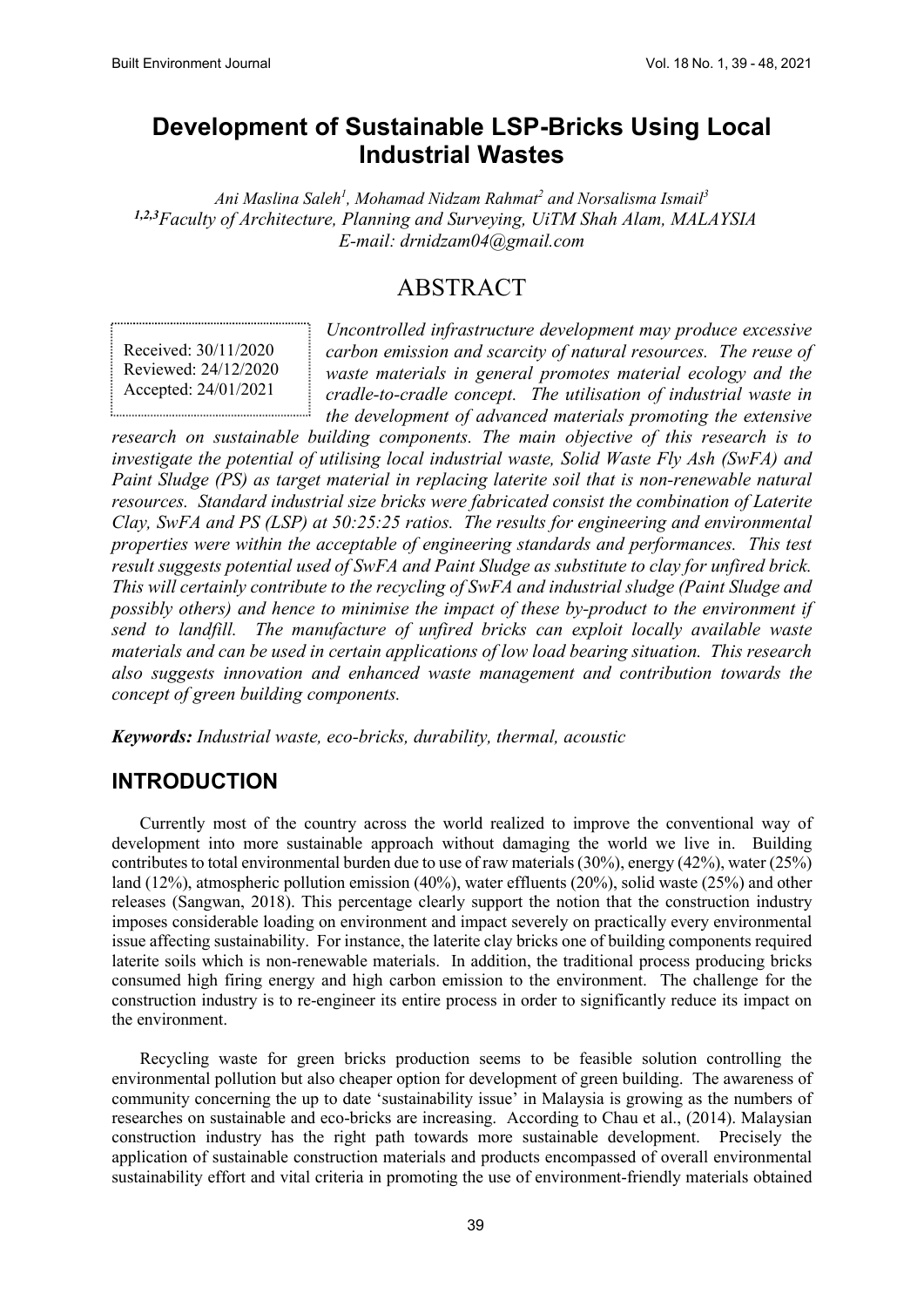from sustainable sources and recycling. Hence recycling the wastes in bricks production is possible solution to reduce environmental pollution but also economical option to design green building components which also contribute marks to GBI score points and leads to escalating in market for green building materials especially in Malaysia itself.

### **LITERATURE REVIEW**

Producing a sustainable construction component could prevent and control the pollution and environmental degradation which also one of the key areas in Malaysia's Green Strategies (Department of Environment, DOE 2010). The production of conventional building components for example, clay bricks involve high energy consumption through intensive firing and high carbon dioxide emission. This will also lead to higher material cost to the end user. For this reason, to achieve sustainable construction, there has been a growing interest in reducing energy consumption in the manufacture of building components and construction materials in general. The development of unfired clay building components for example, enables the reduction in manufacturing, energy costs as well as a reduction in carbon dioxide  $(CO<sub>2</sub>)$  emission. Zhang (2013) reported that production of 1kg Ordinary Portland Cement (OPC) consumes approximately 1.5kWh of energy and discharges approximately 1kg of  $CO<sub>2</sub>$ to the air. The cement production is one of the world's highest  $CO<sub>2</sub>$  emitting processes and responsible for around 5-8% of carbon generated worldwide (Kajaste and Hurme, 2016). Nevertheless the use of traditional binder cement and lime increase the carbon footprint, as an average cement industry presents an embodied energy of 0.95 kg CO2 per kg of cement produced (Abdallqader, 2016). On the other hand, using industrial waste and/or by-product materials as raw materials to replace the amount of clay used to make unfired bricks or to enhance the performance, is an effective way of recycling waste materials. It reduces the use of natural resources, reduces energy consumption and hence produces a new costeffective product. Therefore, this research is programmed to use waste or by-product material and targeted to reduce cost in the production of building materials through unfired brick production. The use of waste materials, perhaps, is one of the ways of integrating sustainable approaches in the construction industry.

### **Sustainable brick production**

Clay bricks are very sturdy, fire resistant, and require minimum maintenance. Good claybricks building depend on the strength, and fire resistance properties, durability, beauty and performance with mortar Sadik et. al., (2013). Brick masonry has good thermal mass effect which makes useful components for fuel-saving, natural heating and cooling strategies during the solar heating and nighttime cooling. Brick houses have moderate insulating properties, which make the brick houses cooler in summer and warmer in winter, compared to houses built with other construction materials (El Fgaier et. al., 2016). The manufacturing processes of fired bricks contribute to the emission of carbon dioxide  $(CO<sub>2</sub>)$  which increasing the greenhouse gases to the atmosphere. This impact became critical and should be reduced, as it contributed to global warming and natural disasters. High-energyconsumption during the production will also contribute to high cost building materials which led to increasing of total construction cost generally. New research should be carried out to find alternative strategies to integrate sustainable process and technology in the production of construction materials/components. Henceforth it has become a need in producing sustainable construction materials globally. Zhang (2013), pointed that firing consumed a significant energy of 2.0 kWh per brick, and emitted a large quantity of greenhouse gasses about  $0.41\text{kg}$  of  $CO<sub>2</sub>$ . Another issue in brick industry was a shortage of clay that non-renewable sources in many parts of the world. Therefore unfired brick mostly has lower embodied energy and is easier to recycle and dispose as compared to fired brick. Unfired brick is considered as natural product, with the utilisation of waste material either from Industrial by-products or agriculture by-product in replacing the natural raw materials in the production of sustainable or green construction components is the new era of research nowadays (Zhang et. al., 2018; Al-Fakih et. al., 2019; Pitarch et. al, 2021). Further promoting sustainable development research, it is also in line with government green policy and supporting government campaign of reduce, reuse, and recycle. The use of waste from other industries will also contribute for low cost building materials. Pappu et. al., (2007)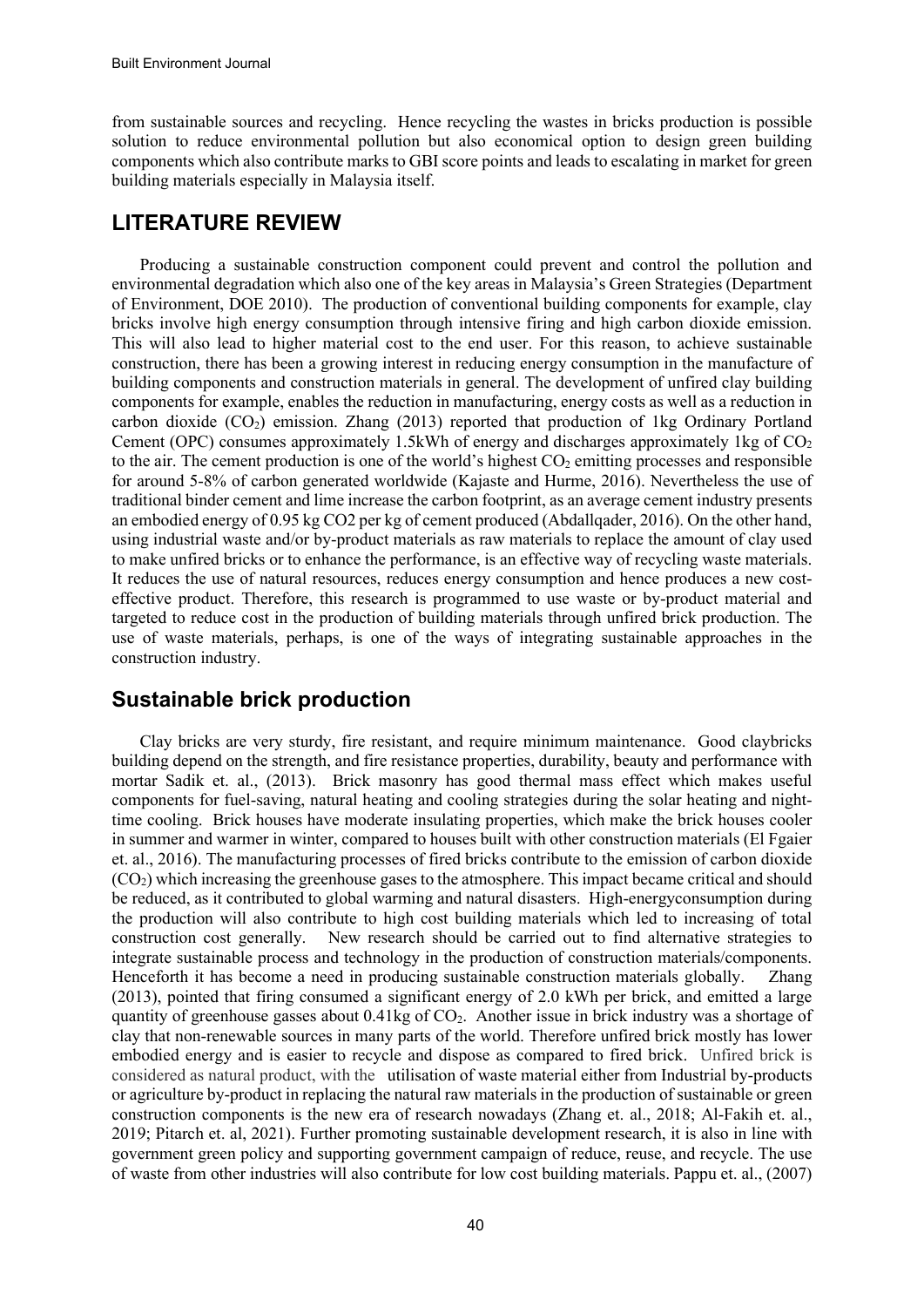classified 5 categories of solid waste have been explored as construction materials that are agro waste (organic nature), industrial waste (inorganic), mining/mineral waste, non-hazardous wastes and hazardous waste were used to produce bricks, blocks, wood substitute product as well as ceramic products. Brick production utilising recycle wastes is a breakthrough for sustainable green materials which the best solution to avoid all generated waste dumped into the landfill. The awareness of society today in the direction of sustainability in Malaysia encourage more researches on the sustainable and eco-friendly construction materials. The construction industry has the important roles to implement sustainability practices to ensure a better life for everyone now and for future generations, by reduce dependency on non-renewable construction materials through the use of environmental friendly materials. The latest development of eco-friendly materials especially green bricks is excellent concepts to convert waste into innovated building materials.

#### **MATERIALS AND METHODOLOGY**

Three main target materials used in this research are Laterite Clay (LC) collected from the surrounding area in Shah Alam, Solid Waste Fly Ash (SwFA) collected from incinerator in Pahang and Paint Sludge (PS) were by-product from Jotun-paint manufacturer in Shah Alam. All these target materials were air dried and crushed into smaller particles. X-Ray Fluorescence (XRF) test identify the oxide composition of all target materials as presented in Table 1 and Figure 1.



**Figure 1.** Target Material, Laterite Soil, Paint Sludge and Solid Waste Fly Ash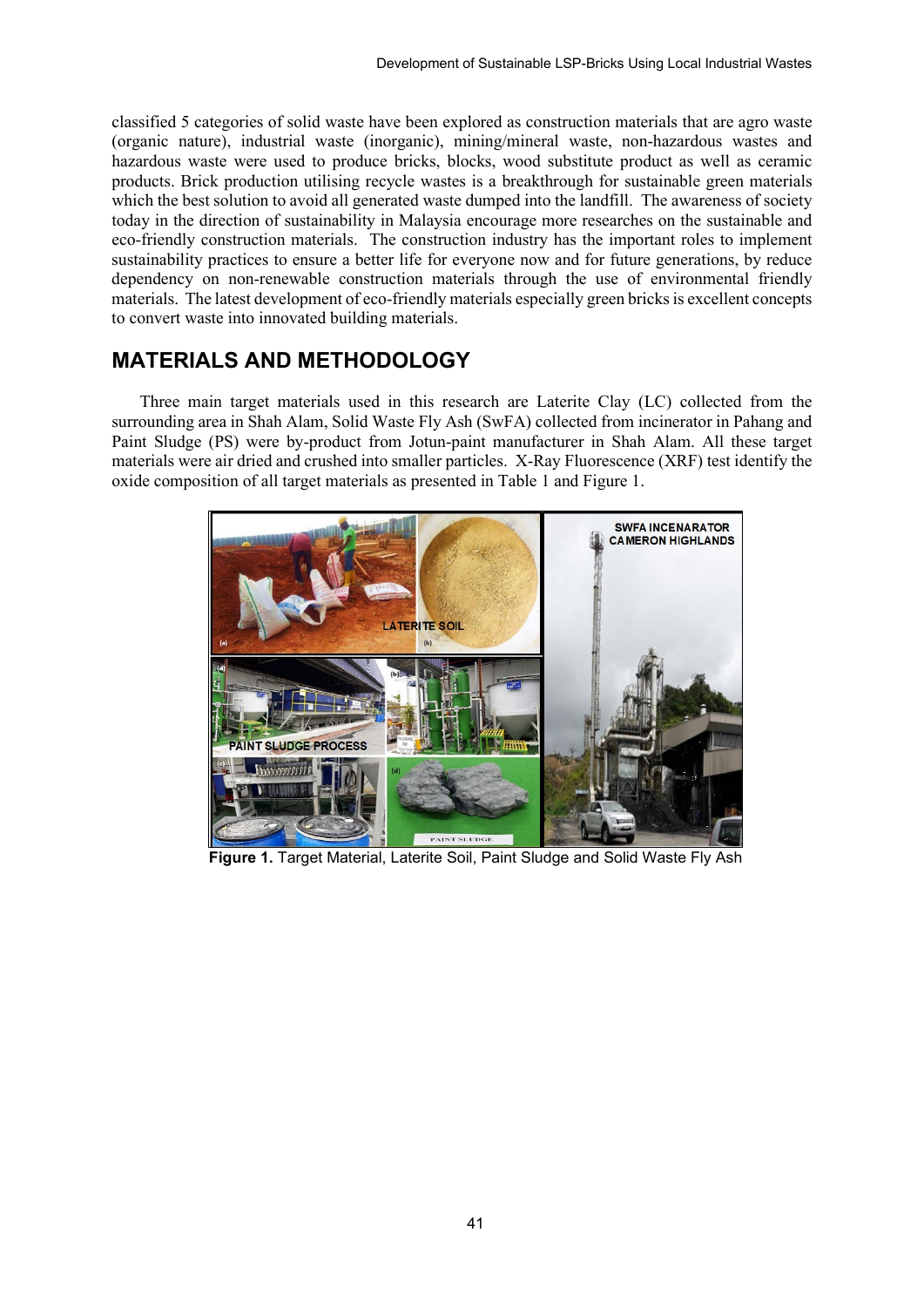| <b>Table 1:</b> Chemical Composition for all Target Materials |                                |             |        |        |  |  |  |
|---------------------------------------------------------------|--------------------------------|-------------|--------|--------|--|--|--|
| <b>OXIDE</b>                                                  | WT(%)                          | <b>SwFA</b> | LC     | PS     |  |  |  |
| <b>Silicon Dioxide</b>                                        | SiO <sub>2</sub>               | 5.845       | 26.518 |        |  |  |  |
| Aluminium Oxide                                               | $Al_2O_3$                      | 4.721       | 33.267 | 23.378 |  |  |  |
| Calcium Oxide                                                 | CaO                            | 7.412       | 0.033  | 19.032 |  |  |  |
| Magnesium Oxide                                               | MgO                            | 3.603       | 1.137  | 5.674  |  |  |  |
| Ferric Oxide                                                  | Fe <sub>2</sub> O <sub>3</sub> | 9.937       | 21.569 | 17.459 |  |  |  |
| Titanium Oxide                                                | TiO <sub>2</sub>               | 0.343       | 0.793  | 15.197 |  |  |  |
| Sulphur Trioxide                                              | SO <sub>3</sub>                | 1.238       | 0.058  | 0.862  |  |  |  |
| Diphophorus Penta Oxide                                       | $P_2O_5$                       | 1.084       | 0.030  |        |  |  |  |
| Sodium Oxide                                                  | Na <sub>2</sub> O              | 4.785       | 0.218  |        |  |  |  |
| Potassium Oxide                                               | $K_2O$                         | 0.711       | 0.698  |        |  |  |  |
| Chromium Oxide                                                | $Cr_2O_3$                      | 2.205       |        | 6.222  |  |  |  |
| Nickel Oxide                                                  | NiO                            |             |        | 0.702  |  |  |  |
| Zirconium dioxide                                             | ZrO <sub>2</sub>               |             |        | 0.160  |  |  |  |
| Silver Oxide                                                  | $Ag_2O$                        |             |        | 0.010  |  |  |  |
| Cadmium oxide                                                 | CdO                            |             |        | 0.033  |  |  |  |
| Strontium peroxide                                            | SrO                            |             |        | 0.046  |  |  |  |
| Chlorine                                                      | Cl                             |             |        | 0.036  |  |  |  |

Ordinary Portland Cement (PC) and Hydrated Lime (HL) were used as a traditional stabiliser and also blended stabiliser with Ground Granulated Blast Furnace Slag (GGBS) which also by-product from the iron manufacturing industry. Thirty percent (30%) dosage of stabiliser were applied for all bricks system. PC and HL stabiliser system equally blend with GGBS at 50:50 ratio. The moisture content of the mix was pre-determined using Proctor compaction test. Series of bricks with dimension 225mm x 102.5mm x 65mm was fabricated in a laboratory scale according to the formula:  $T + S + W$  $= 2500$  g. Where T as Target materials; S as Stabiliser; W as moisture content in percentage which in this experiment 20% of moisture content was used. The mix design composition of the investigation is presented in Table 2.

Extensive laboratory experimentation and testing to explore the fundamental information in development of sustainable bricks. All bricks were pressed at Materials Laboratory Faculty of Architecture, Planning and Surveying (FSPU), UiTM Shah Alam according to the industrial standard brick size (Figure 2). All the engineering properties test were conducted according to BS EN 772- 1:2011. The acoustic tests were done in a reverberant room at Acoustic Laboratory FSPU. Two types of acoustic test, sound transmission loss and sound insulation that conducted at room temperature  $(30^{\circ}$ C $\pm$ 2). The acoustic test was carried out according to BS EN ISO 140-3(1990) to identify sound transmission class (STC). Laboratory measurement of airborne sound insulation of the building elements/components. Building Acoustic Software Type dB Bati 32-bit version 4.532 were used for the acoustic test.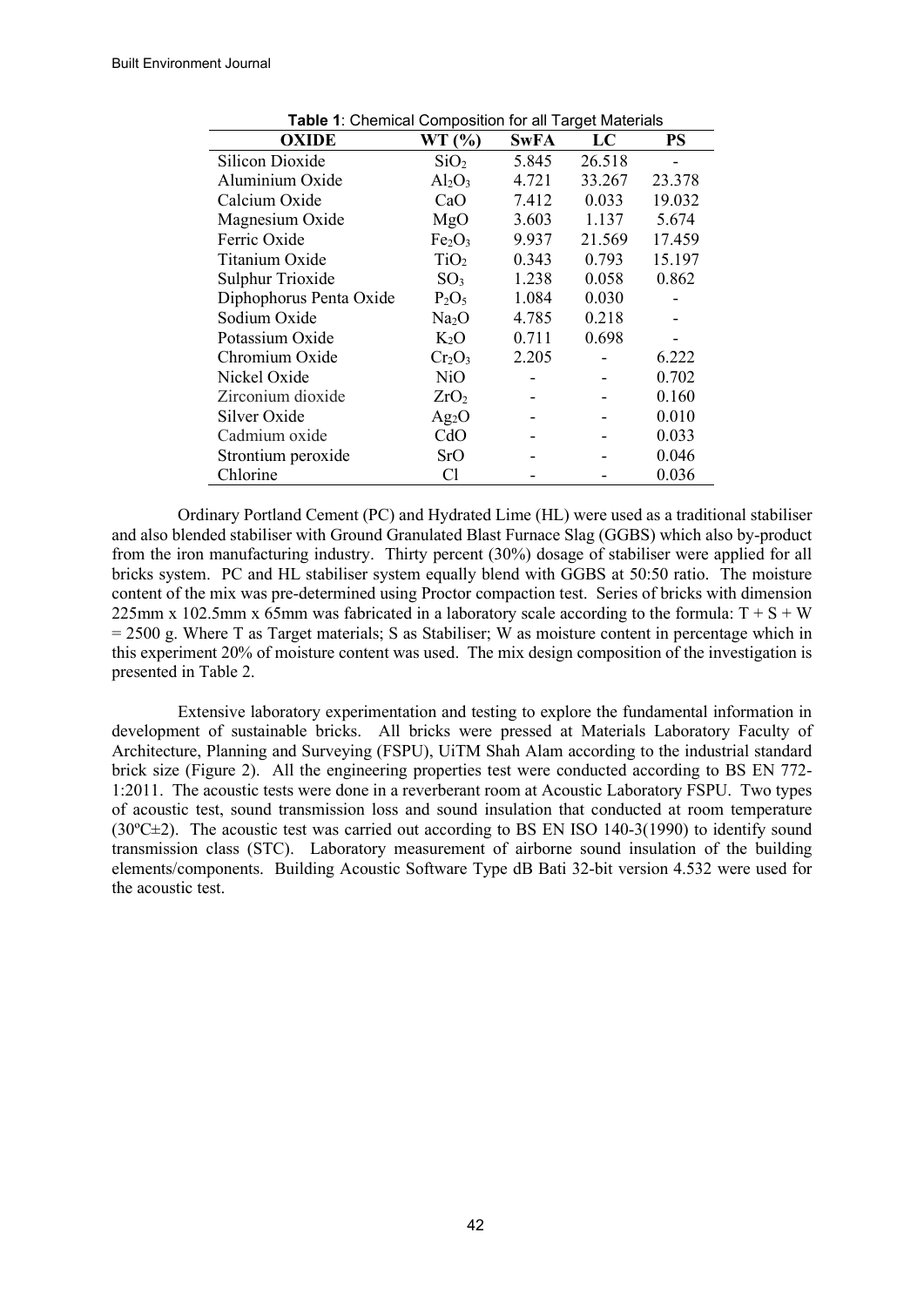

**Figure 2.** Fabrication of LSP Bricks Materials were throughly mixed and pressed.

| <b>Table 2: Mix Design Composition</b> |           |            |       |                |  |  |  |
|----------------------------------------|-----------|------------|-------|----------------|--|--|--|
| Target Material                        | Code name | Stabiliser | Ratio | Dosage $(\% )$ |  |  |  |
| LATERITE SOIL: SwFA: PAINT SLUDGE      | LSP       | HL         | 100   |                |  |  |  |
|                                        |           | OPC.       | 100   | 30             |  |  |  |
| (50:25:25)                             |           | HL:GGBS    | 50:50 |                |  |  |  |
|                                        |           | OPC:GGBS   | 50:50 |                |  |  |  |

### **RESULT AND DISCUSSION**

Results from the experimental work done using the fabricated eco-bricks are presented and discussed below.

### **Compressive Strength of LSP Bricks system (50:25:25 ratio)**

Figure 3 indicates the pattern of compressive strength for HL stabiliser system (Fig 3(a)) and OPC stabiliser system (Fig 3(b) for LSP bricks system. LSP brick with HL stabiliser systems showed that blended stabiliser HL-GGBS gave better performance in compressive strength compared to LSP bricks stabilised with HL only. LSP bricks with HL only at 7 days curing period did not reach 5,000 kN/m2 the strength, which only attained  $4,043$  kN/m<sup>2</sup>, but the strength increased when reached 28 days curing period which logged at 6,479 kN/m<sup>2</sup>. The compressive strength at 60 days curing period had slightly increased to  $6.547$  kN/m<sup>2</sup> and the strength marginally developed at 180 days and 365 days the compressive strength reached 10,674 kN/m2 and the final monitored curing period the strength attained at 16,577 kN/m<sup>2</sup>. LSP bricks with blended stabiliser HL-GGBS increased the compressive strength value which at 7 days curing period the value recorded at 8,661 kN/m<sup>2</sup>, above required strength of 5,000 kN/m2 . When reached 28 days curing period the compressive strength continuously increased to 13,638 kN/m<sup>2</sup> the values gradually improved when reached 60 days curing period to 15,202 kN/m<sup>2</sup>. The compressive strength at 180 days achieved at 16,707 kN/m2 and continuously increased at the 365 days final curing period observation recorded at 25,630 kN/m<sup>2</sup>.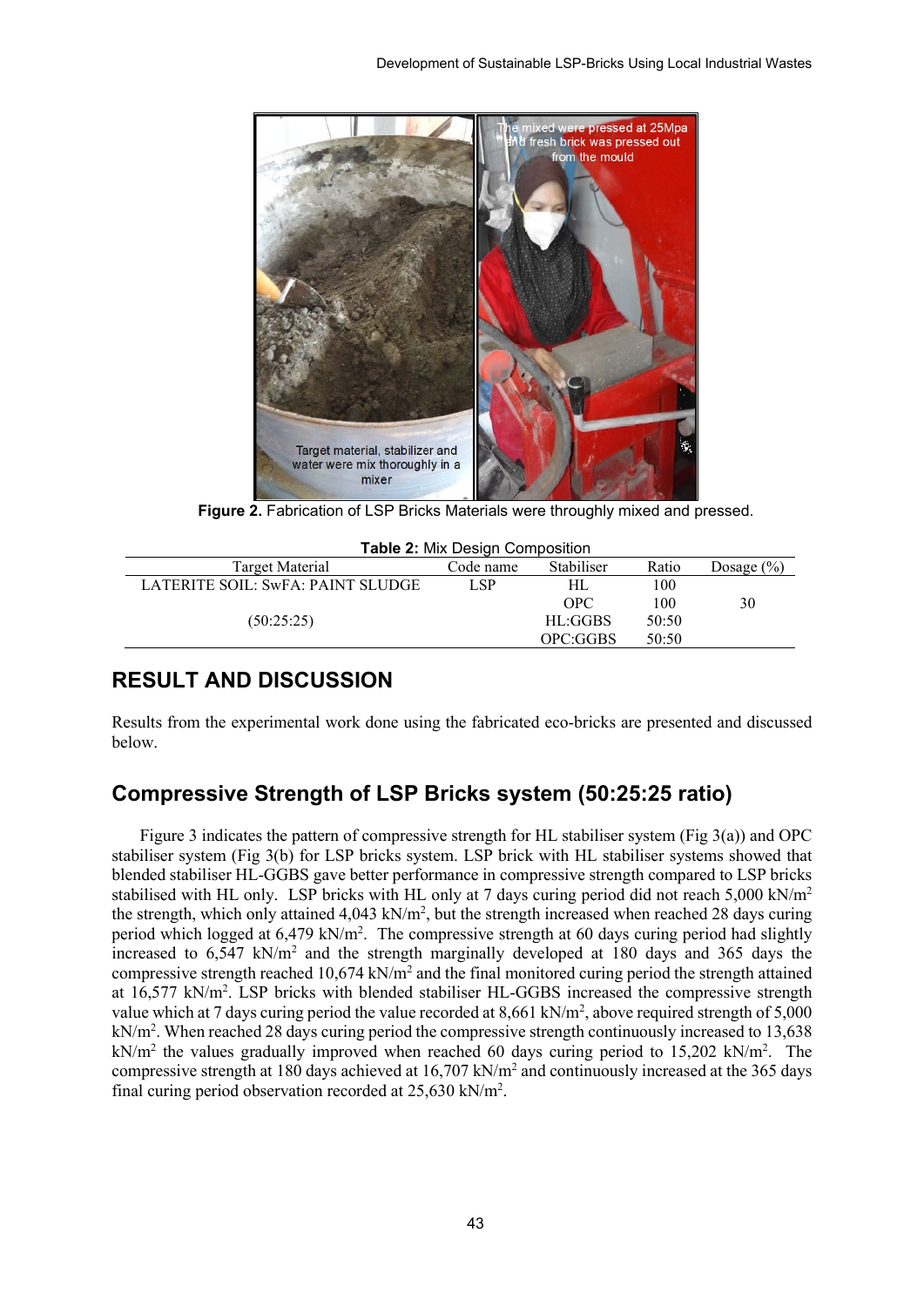Fig 3(b) indicates the comparative of compressive strength pattern for LSP bricks with OPC stabiliser system. LSP bricks with stabiliser of OPC and OPC-GGBS also exceed the minimum requirement in compressive strength. Compressive strength for LSP bricks stabilised with OPC only for at 7 days curing period the compressive strength logged at  $11,163kN/m^2$ ,  $12,450 kN/m^2$  were recorded at 28 days, the value continued to increase at  $13,690 \text{ kN/m}^2$  when reached 60 days. Curing period at 180 days the compressive strength constantly rose to 15,947kN/m2 when reached the final curing period at 365 days the compressive strength reached 27,035 kN/m<sup>2</sup>. LSP with blended stabiliser OPC-GGBS indicated steadily increased of compressive strength. At 7 days curing period the strength recorded at 7595 kN/m2 slightly lower than LSP with OPC stabiliser. The strength progressively improved to 28 days to 60 days and 180 days which attained at 12,538 kN/m2 to 13,736 kN/m2 and 15,497 kN/m<sup>2</sup> respectively. The final observation of curing period the strength reached 21,507 kN/m<sup>2</sup>.



**Figure 3**. (a and b) Compressive strength vs Curing period and (c and d) Flexural strength vs stabilisers of LSP Bricks

### **Flexural Strength of LSP Brick System**

Figure 3 (c) and (d) shows the flexural strength value for LSP brick stabilised with HL and OPC stabiliser system. This LSP brick system recorded the highest flexural strength of all other brick system investigated. Both stabiliser system also showed incredibly increased of flexural strength value with the increased of curing period like all previous brick system discussed. When HL on its own to stabilised LSP bricks, flexural values gain  $3,768kN/m<sup>2</sup>$  at an early stage of curing, 7 days before climbing to  $6,270kN/m^2$  and  $9,884kN/m^2$  at 28 and 60 days respectively. On the other hand when LSP bricks were stabilised with HL:GGBS stabiliser, the flexural strength were enhanced greatly. At 7 days curing the flexural strength was recorded at  $9.733 \text{kN/m}^2$  and continue to increase to  $15.370 \text{kN/m}^2$  at 28 days and the finally to  $17.937 \text{kN/m}^2$  at 60 days. Figure 3 (d) illustrates the flexural strength for LSP bricks using OPC stabiliser system. Very high strength value were recorded at prolonged curing period of 60 days which was 17,290kN/m<sup>2</sup>. This condition indicated that prolonged pozzolanic reaction occur in the brick system. When LSP bricks were stabilised with OPC:GGBS stabiliser, the flexural strength were low the early curing of 7 and 28 days which are  $5,371 \text{kN/m}^2$  and  $6,842 \text{kN/m}^2$  respectively. At 60 days of curing, the flexural strength value was greatly attained at  $17.407kN/m^2$  which occurred from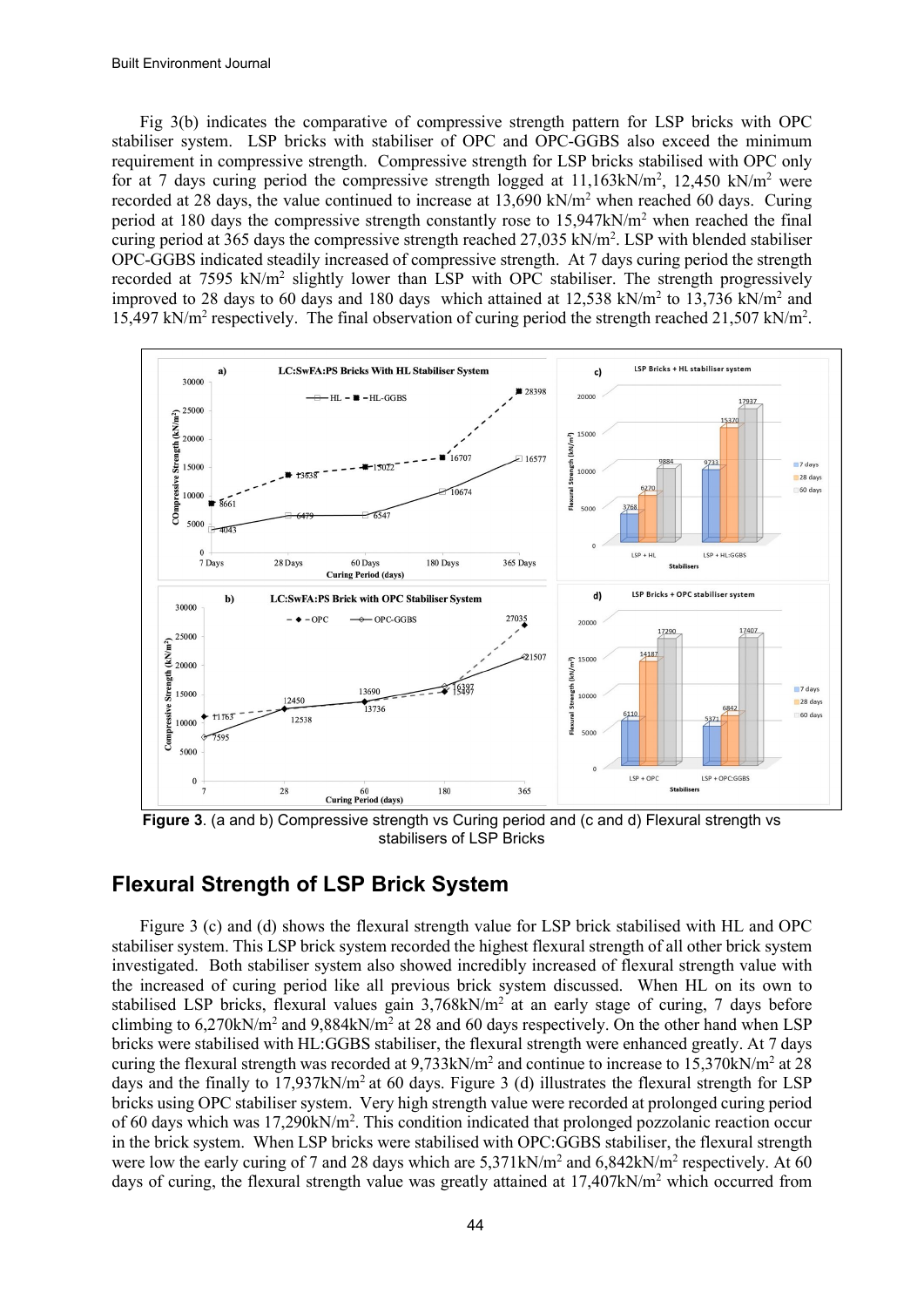the never ending pozzolanic reaction as the OPC and GGBS contained higher cementitious materials of C-S-H and C-A-H that improved the brick's strength.

#### **Acoustic Properties**

Only SWPS bricks specimens using blended binder HL:GGBS (50:50) and PC:GGBS (50:50) at 30% dosage were tested for acoustic properties. The sound transmission loss and sound absorption tests were conducted after the brick specimens cured for 28 days. A wall of  $1m<sup>2</sup>$  consists of 78 identical bricks was built for the test. Three reading were taken, and the average result was recorded and presented in the Figure 4. Average STC for SWPS with HL:GGBS at 38db and average STC for SWPS with PC:GGBS at 32db. Figure 5 shows the graphs of sound transmission loss vs frequencies for both SWPS bricks systems. Transmission loss lines are between STC 30 and STC 40 for SWPS bricks stabilised with HLGGBS and at parallel level as STC 30 for SWPS bricks stabilised with PC:GGBS but below STC 40. At low frequency level below 400 Hz, transmission loss is at peak at 44 Hz, and then reduced and levelled out at higher frequencies. Figure 5 represent schematic drawing on the condition of sound transmission loss for SWPS bricks stabilised with blended binders of HL:GGBS and PC:GGBS. The average value of sound transmission loss for SWPS bricks stabilised with HL:GGBS are higher than are SWPS bricks stabilised with PC:GGBS which are 38 dB and 32 dB respectively. Therefore, this brick mix composition is better in terms of conducting sound.



**Figure 4**: Transmission loss vs frequencies for LSP Brick stabilised with (a) HL:GGBS and (b) PC:GGBS



**Figure 5**: Schematic drawing of sound transmission loss of LSP Brick-wall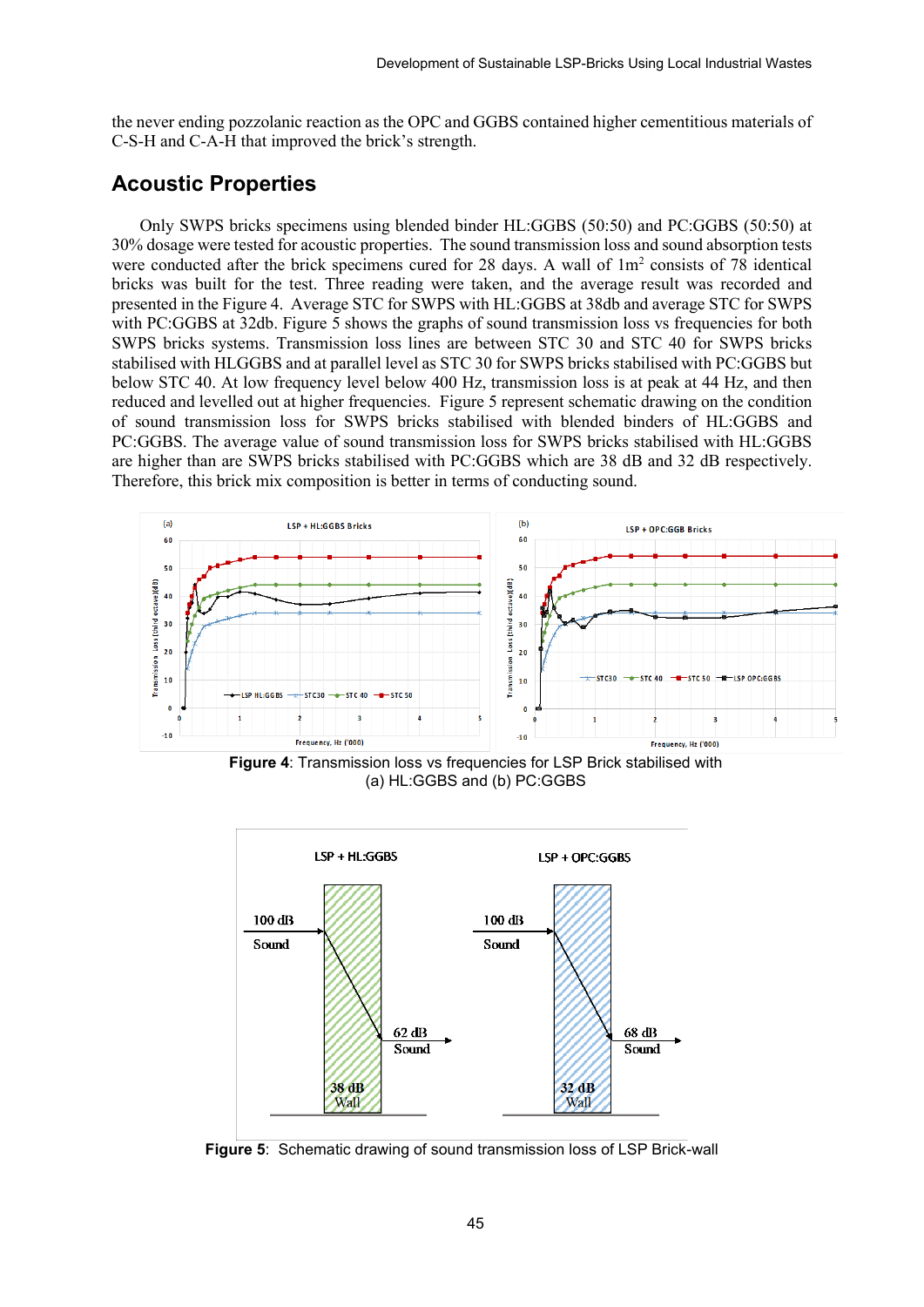## **Thermal Conductivity of LSP Brick System**

Figure 6 shows the thermal conductivity values of bricks made of the combination of Laterite Soil: SWFA: Paint Sludge at 50:25:25 ratio. The overall thermal values are below 0.45 W/m.K for all stabilizer used. In this system, when blended binders were used to stabilized bricks, recorded marginally higher thermal values than when hydrated lime and PC were used on its own as stabilizer. The highest thermal conductivity value marked by LSP+HL:GGBS brick which is 0.451 W/m.K., and the lowest thermal values for the system is LSP+OPC which is 0.272 W/m.K.



**Figure 6:** Thermal conductivity vs stabilisers of LSP Bricks

## **CONCLUSION**

Utilising locally available waste materials as target materials for development of unfired bricks give promising idea of cradle-to-cradle sustainable construction components regeneration. In this study approved that most of the SWPS bricks able to reach minimum requirement at 5,000kN/m2 even at the early strength development except SWPS stabilised with HL. Hence the compressive strength for all bricks were developed steadily until the end of curing period duration at 365 days. Long curing period (weeks and months) are required for the newly formed minerals binding to provide notable ongoing benefit of strength increment. This is due to increased pozzolanic reaction between lime and clay fractions. It is recognised that the principal cementitious product of pozzolanic reactions is calciumalumino-silicate-hydrate (C-A-S-H) gel. The strength development of lime-clay material may be attributed to either the gradual crystallisation of C-A-S-H gel or to its continued formation, without necessarily developing a crystalline structure, but blocking pores and providing strength as it develops (Akula and Little, 2020). The use of GGBS is an added advantage since GGBS has less environmental burdens relative to the lime or PC. Its manufacture involves only a fraction of the energy used and not as much of CO<sub>2</sub> emissions compared to either PC or lime. In terms of the applicability of GGBS-based stabilisers for construction or stabilisation, the performance of the stabilised material has recently been well established. However, in terms of building components, the current research is among the pioneering endeavours to utilise GGBS in building applications besides in concrete.

Designing materials with acceptable acoustical properties is one of factor to address sustainable environment in construction industry. Controlling noise pollution either from external or internal through materials with good acoustical properties improve the building environmental performance. In this research elements of acoustic properties the sound transmission loss was measured which to identify the bricks sound transmission class (STC). In this acoustical properties test only SWPS bricks stabilised with HL:GGBS and stabilised with PC:GGBS were tested. SWPS bricks stabilised with HL:GGBS are higher than SWPS brick stabilised with PC:GGBS the sound transmission loss result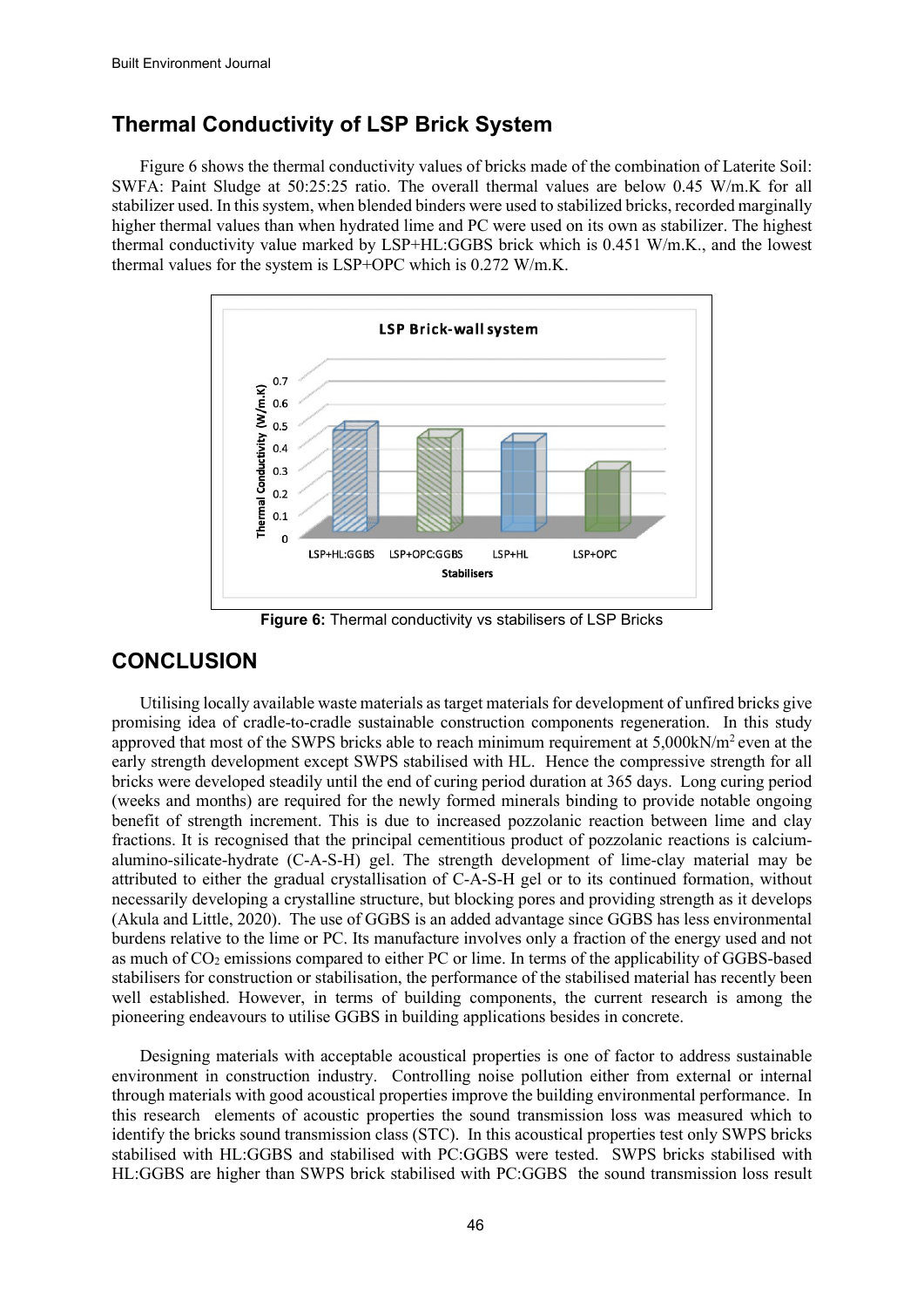which are 38 dB and 32 dB respectively. There both types of bricks are better in terms of conducting sound. A study done by (Binici et. al., 2009; Fiala et. al., 2020) prove that decrease in density improved the sound insulation performance and some stabilisers and fibres increased the durability. Binici et. al., (2009) also reported that larger pores improved the acoustic properties.

At the end of incineration and paint production for each target materials SWFA from incinerator and PS from paint production process will end up in sanitary landfill. Department of Environment, DOE (2010), reported that amount of sludge containing heavy metal that has been disposed by the industry is 92,314 tonnes and fly ash is 9,077 tonnes been disposed to the sanitary landfill. Escalation number of solid wastes in Malaysia is due to rapid development and population. Malaysian generates more waste due to the latest figure solid waste production was 33,000 tonnes in 2012 and increase to 38,000 tonnes of waste per day in 2016 (Alias et. al., 2018). Minimising dependency of sanitary landfill and limitation of current sanitary landfill it is vitally need to convert waste into more value-added products. Recently its crucial to improve the construction practices in order to minimise the industry disadvantageous effects on the natural environment. It has been observed that the construction professionals and researchers have endeavours more in reducing environmental impact of construction, green buildings, designing for recycling and eco-labelling of building materials (Kadir et. al., 2011; Raut et. al., 2011; Muntahor 2011; Zhang 2013; Monteiro and Vieira 2014; Al-Fakih et. al., 2019). Furthermore, building performance is now a major concern of professionals in building industry, and environmental building performance assessment has becoming one of vital issues in sustainable construction.

#### **ACKNOWLEDGEMENT**

Authors would like to thank Faculty of Architecture, Planning and Surveying, Universiti Teknologi MARA, Shah Alam for providing facilities and support for this research. This research work was financially supported by Universiti Teknologi MARA Internal Grant no: 600-IRMI 5/3 LESTARI (009/2018).

### **REFERENCES**

- Abdalqader AF, Jin F, Al-Tabbaa A, (2016), *"Development of greener alkali-activated cement: utilisation of sodium carbonate for activating slag and fly ash mixtures"*. Journal of Cleaner Production Vo; 113 pp 66-75. https://doi.org/10.1016/j.jclepro.2015.12.010.
- Al-Fakih A, Mohamed BS, Liew MS, Nikbakht E. (2019), *"Incorporation of waste materials in the manufacture of masonry bricks: An update review"*. Journal and Building Engineering Vol 21, pp 37-54.
- Alias FS, Manaf AL, Ariffin M, Abdullah SH (2018), *"Solid waste minimisation in Malaysia".* Pertanika J. Sch. Res. Rev. Vol 4 No 3 pp 26-41.
- Binici H, Aksogan O, Bakbak D, Kaplan H, Isik B, (2009), *"Sound insulation of fibre reinforced mud brickwalls"*, Construction and Building Material, Vol 23 No 2 pp 1035-1041.
- BS EN771-1 (2011), *"BSI Standard Publication Specification for masonry units Part 1: Clay Masonry Units"*. United Kingdom.
- Chau SY, Abd Rahim MHI, Mohamed SH (2014), *"An Insight of Sustainable Housing In Malaysia".* IGRASS Vol 1 pp 1-5.
- Department of Environment (2010), *"Environmental Requirements: A Giude For Investors"*, Ministry of Natural Resources and Environment. Oct pp 1-78.
- Fiala L, Konrad P, Fort J, Keppert M, Cerný R., (2020) *"Application of ceramic waste in brick blocks with enhanced acoustic properties"*. Elsevier Journal of Clean Production. Vol 261 <https://doi.org/10.1016/j.jclepro.2020.121185>
- Kadir AA, Mohajerani A. (2011), *"Bricks: An excellent building material for recycling wastes – A review"*. Environmental Management Engineering Vol 731,733 pp 108-115.